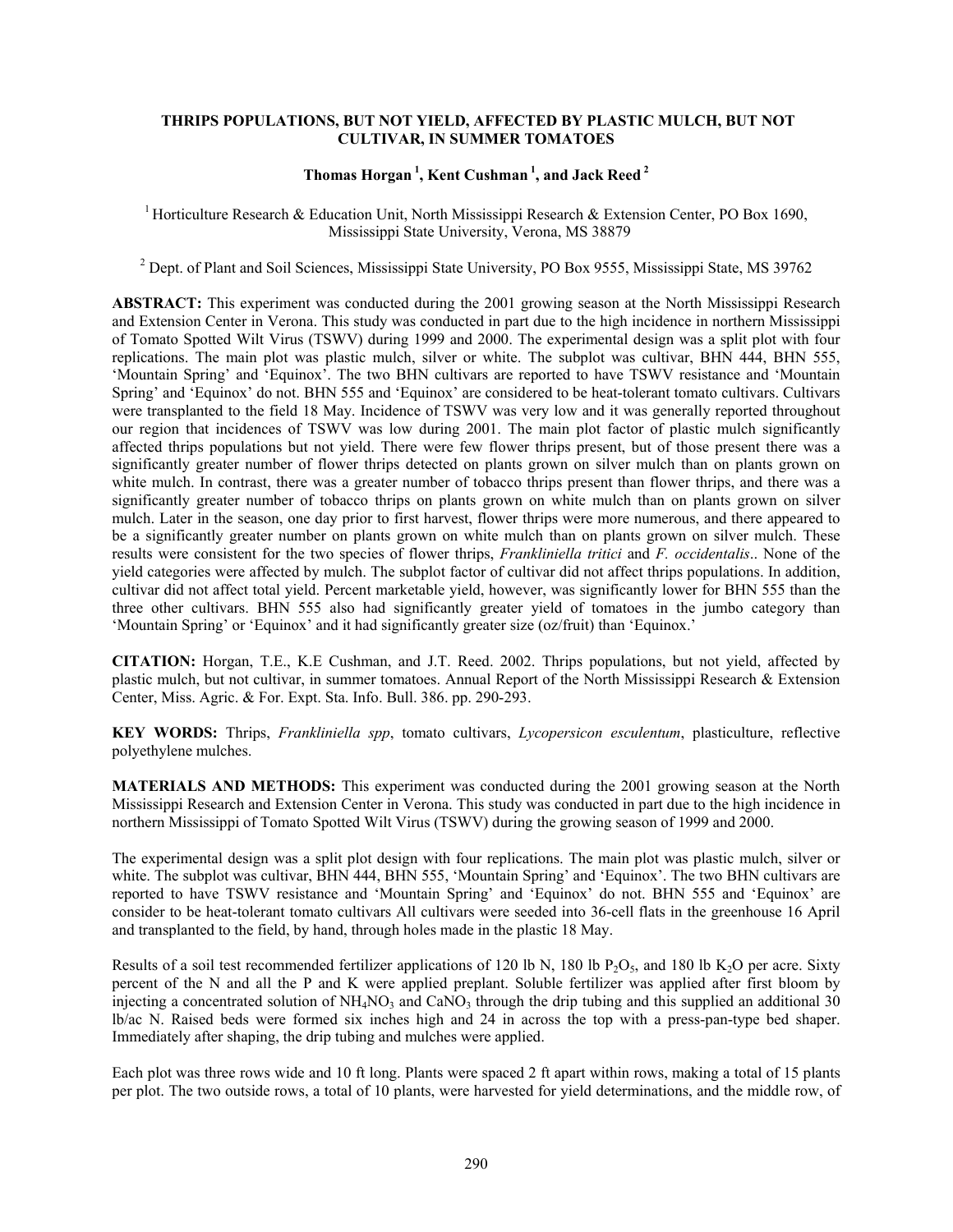5 plants, was reserved for flower and leaf removal and subsequent determination of thrips populations. Plant beds were spaced 6 ft apart, center to center.

After planting, the herbicide Sencor DF (metribuzin) was applied between plots with a backpack sprayer. Asana XL (esfenvalerate), Spintor (spinosad), or Pounce 3.2EC (permethrin), were mixed with Bravo WS (chlorothalonil) or Quadris (azoxystrobin) and sprayed on a 7 to 10 day schedule for insect and disease control.

Plants were sampled by visual examination of all leaves on the plants and the numbers of adult thrips were counted. Thrips on foliage were not collected, but were identified on the plants by color (dark = tobacco thrips [*Frankliniella fusca*]; light = flower thrips, a combination of western flower thrips [*F. occidentalis*] and flower thrips [*F. tritici*]. Plants were not damaged and leaves were not removed. After plants began flowering uniformly, 10 blooms per plot were strongly thumped with a finger over a white pan to dislodge thrips, and thrips were vacuumed into a vial with a battery-powered aspirator. Vials containing thrips were taken to the laboratory for identification under magnification (dissection microscope). Some of the thrips from blooms were mounted on microscope slides to further verify identifications made under the dissection microscope.

Weekly harvests began 19 July and ended 16 August for a total of 5 harvests. Tomatoes were separated into marketable or unmarketable with marketable tomatoes further separated into size categories of jumbo, extra large, large, or medium.

## **RESULTS AND DISCUSSION:**

Incidence of Tomato Spotted Wilt Virus (TSWV) was very low in this experiment, and it was generally reported throughout our region that TSWV was low during the 2001 growing season. Only two out of a total of 480 plants exhibited symptoms of TSWV. With so few plants exhibiting symptoms, no conclusions about the effects of plastic mulch or cultivar in controlling disease incidence can be reported.

The main plot factor of plastic mulch significantly affected thrips populations but not yield. Thrips populations on young plants were affected differently according to the species of thrips. There were few flower thrips present, but there was a significantly greater number of flower thrips detected on plants grown on silver mulch than on plants grown on white mulch (Table 1) In contrast, there was a greater number of tobacco thrips present than flower thrips, and there was a significantly greater number of tobacco thrips on plants grown on white mulch than on plants grown on silver mulch. Later in the season, one day prior to first harvest, flower thrips were more numerous than earlier in the season, and there appeared to be a significantly greater number on plants grown on white mulch than on plants grown on silver mulch (Figs. 1 and 2). These results were consistent for the two species of flower thrips, *Frankliniella tritici* and *F. occidentalis*. None of the yield categories were affected by mulch (Table 2).

The subplot factor of cultivar did not significantly affect thrips populations (Table 1; Figs. 1 and 2). In addition, cultivar did not affect total yield. Percent marketable yield, however, was significantly lower for BHN 555 than the three other cultivars. BHN 555 also had significantly greater yield of tomatoes in the jumbo category than 'Mountain Spring' or 'Equinox' and it had significantly greater size (oz/fruit) than 'Equinox.'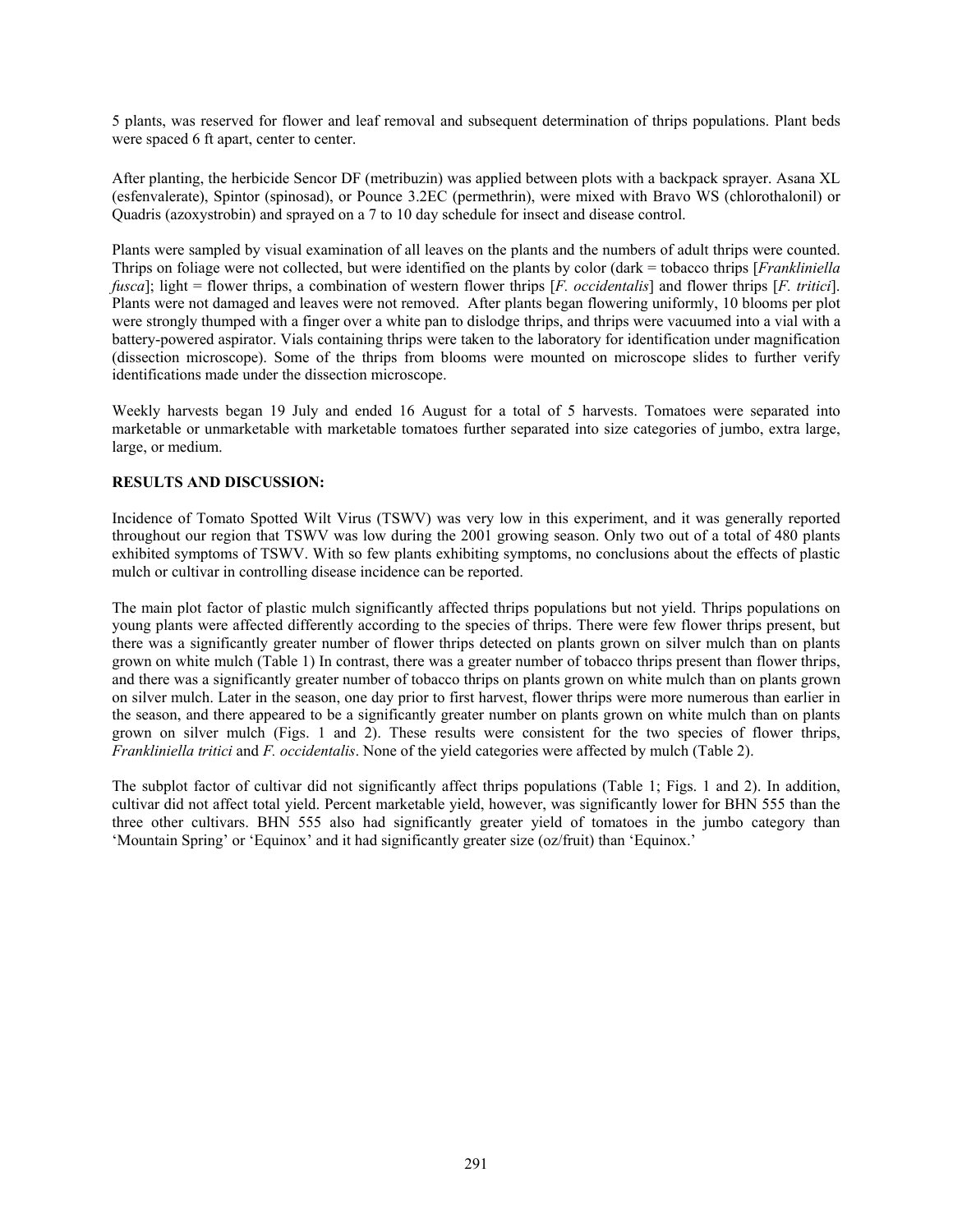| <b>Bracket</b> | Level of       | Level of       | Flower thrips*    | Flower thrips*<br>Std. Dev. | Tobacco<br>thrips | Tobacco thrips<br>Std. Dev. |
|----------------|----------------|----------------|-------------------|-----------------------------|-------------------|-----------------------------|
| Mulch          | White mulch    |                | 0.15a             | 0.48                        | 4.08a             | 5.54                        |
| Mulch          | Silver mulch   |                | 0.48 <sub>b</sub> | 0.82                        | 0.37 <sub>b</sub> | 0.68                        |
| Variety        | Mt Spring      |                | 0.18a             | 0.46                        | 2.41a             | 5.03                        |
| Variety        | <b>BHN 444</b> |                | 0.44a             | 0.80                        | 1.25a             | 2.08                        |
| Variety        | Equinox        |                | 0.41a             | 0.76                        | 3.00a             | 5.44                        |
| Variety        | <b>BHN 555</b> |                | 0.24 a            | 0.69                        | 2.41a             | 4.18                        |
| Mulch*Variety  | White          | Mt Spring      | 0.00a             | 0.00                        | 4.28a             | 6.40                        |
| Mulch*Variety  | White          | <b>BHN 444</b> | 0.25a             | 0.45                        | 2.25a             | 2.57                        |
| Mulch*Variety  | White          | Equinox        | 0.19a             | 0.40                        | 5.63a             | 6.77                        |
| Mulch*Variety  | White          | <b>BHN 555</b> | 0.20a             | 0.77                        | 4.13a             | 5.26                        |
| Mulch*Variety  | Silver         | Mt Spring      | 0.38a             | 0.62                        | 0.31a             | 0.60                        |
| Mulch*Variety  | Silver         | <b>BHN 444</b> | 0.63a             | 1.02                        | 0.25a             | 0.45                        |
| Mulch*Variety  | Silver         | Equinox        | 0.63a             | 0.96                        | 0.38a             | 0.81                        |
| Mulch*Variety  | Silver         | <b>BHN 555</b> | 0.29a             | 0.61                        | 0.57a             | 0.85                        |

**Table 1.** Mean thrips per plant across dates on pre-bloom tomatoes.

Means within a column and bracket not sharing common letters differ significantly (LSD; p=0.05) \*Flower thrips includes *Frankliniella occidentalis* (western flower thrips) and *F. tritici* (flower thrips).

| Table 2. Yield, percent marketable, and average weight of tomatoes. Values are means of four replications of 10 |  |  |  |  |  |
|-----------------------------------------------------------------------------------------------------------------|--|--|--|--|--|
| plants per replication.                                                                                         |  |  |  |  |  |

|                  | Total marketable |           | Jumbo     |            | Extra large |                   | Large     |            | Medium    |            |
|------------------|------------------|-----------|-----------|------------|-------------|-------------------|-----------|------------|-----------|------------|
| Treatment        | (lb)             | $(\%)$    | (lb)      | (oz/fruit) |             | $(lb)$ (oz/fruit) | (lb)      | (oz/fruit) | (lb)      | (oz/fruit) |
| Cultivar         |                  |           |           |            |             |                   |           |            |           |            |
| Mt Spring        | 154              | 82        | 15        | 15.3       | 111         | 9.6               | 20        | 6.0        | 9         | 4.3        |
| <b>BHN 444</b>   | 175              | 79        | 20        | 15.7       | 132         | 9.7               | 16        | 6.2        |           | 4.6        |
| Equinox          | 161              | 80        | 14        | 14.9       | 120         | 9.5               | 20        | 6.0        |           | 4.6        |
| <b>BHN 555</b>   | 159              | 70        | 24        | 15.8       | 115         | 10.0              | 14        | 6.1        | 6         | 4.7        |
| LSD <sup>2</sup> | <b>NS</b>        | 4         | 8         | 0.7        | <b>NS</b>   | <b>NS</b>         | <b>NS</b> | <b>NS</b>  | <b>NS</b> | <b>NS</b>  |
| Plastic mulch    |                  |           |           |            |             |                   |           |            |           |            |
| White            | 168              | 78        | 20        | 15.3       | 124         | 9.7               | 17        | 6.1        | 7         | 4.2        |
| Silver           | 157              | 78        | 16        | 15.5       | 115         | 9.7               | 18        | 6.1        | 7         | 4.9        |
| LSD <sup>2</sup> | <b>NS</b>        | <b>NS</b> | <b>NS</b> | <b>NS</b>  | <b>NS</b>   | <b>NS</b>         | <b>NS</b> | <b>NS</b>  | <b>NS</b> | <b>NS</b>  |

<sup>1</sup> Total marketable yield (lb) is the sum of jumbo, extra large, large, and medium. Total marketable (%) is the relative number of marketable tomatoes as a percentage of total number harvested (marketable plus unmarketable).<br><sup>2</sup> Least Significant Difference (LSD) at *P=0.05*. Treatments not significantly different (NS).